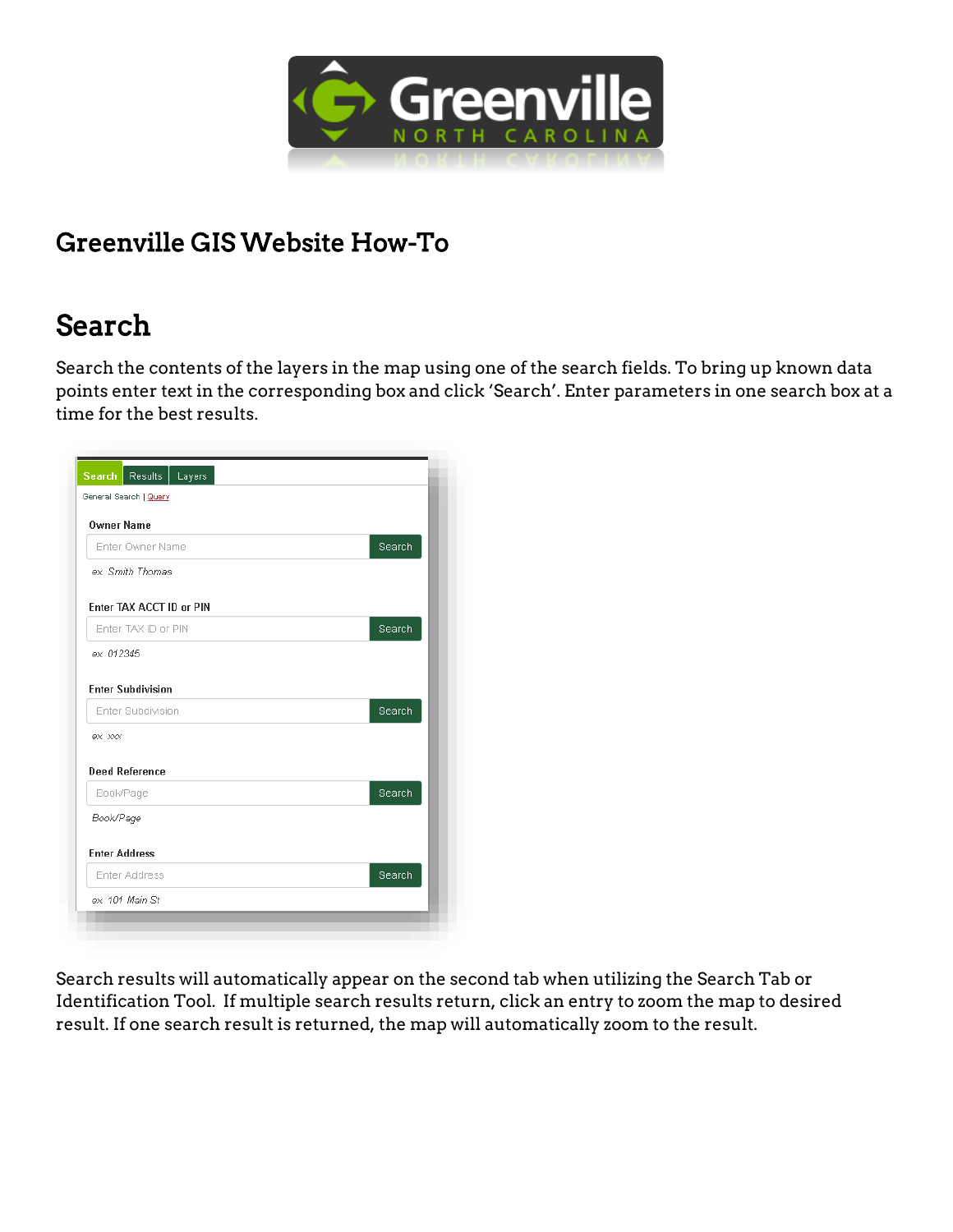| <b>Results</b><br>Search<br>Layers<br><b>Results List</b>                                   |               |                     |             |
|---------------------------------------------------------------------------------------------|---------------|---------------------|-------------|
| Zoom To<br>Options $\sim$<br>Clear.<br>1000 records found<br>Maximum number records is 2500 |               |                     | $\triangle$ |
| OwnerName                                                                                   | ParcelNumber5 | PhysicalAddress     |             |
| SMITH GARY LINH                                                                             | 45192         | 935 FALCON CI       |             |
| SMITH BOBBY L                                                                               | 54296         | 5195 NORMA DR       |             |
| SMITH MARK KELLY                                                                            | 37147         | 5156 EMMA CANNON RD |             |
| SMITH MARK KELLY                                                                            | 37148         | 5142 EMMA CANNON RD |             |
| SMITH ANNIE LAVERNE HEIRS                                                                   | 04805         | 415 ARBOR ST        |             |
| SMITH MATTHEW L                                                                             | 68277         | 618 GRASMERE ST     |             |
| SMITH JACKSON GROSSIE                                                                       | 20143         | 2451 MILL ST        |             |
| SMITH KENNETH H                                                                             | 66082         | 273 SANDALWOOD DR   |             |
| SMITH WESLEY EARL                                                                           | 35189         | 147 MILDRED DR      |             |
| SMITHWICK CHARLES M JR                                                                      | 54416         | 0 NC 11 S           |             |
| SMITH KENNETH H                                                                             | 66071         | 270 SANDALWOOD DR   |             |
| SMITH WILLIAM E                                                                             | 49228         | 5230 COUNTY HOME RD |             |
| SMITH MILTON                                                                                | 62411         | 860 POCOSIN RD      |             |
| SMITH RONALD ROY                                                                            | 49449         | O CLARK FORD RD     |             |
| SMITH FLEDA HOOTEN                                                                          | 10435         | 6737 DUPONT ST      |             |
|                                                                                             | 39246         | 102 A B SHILOH DR   |             |

### Layers

A layer is a representation of similar features grouped together such as zoning, streets, or address points. Layers can be explored using the third tab called 'Layers'. In the list presented click the box to turn on and off the layers. If the box is checked the layer will draw on the map. If a layer is italicized and grey it has a scale dependency. A scale dependency will automatically draw the layer on the map when the map is zoomed to the scale set on the individual layer. If the layer does not draw zoom in on the map until the layer name turns black.

Click the plus button to expand the symbology and view how the layer is symbolized on the map.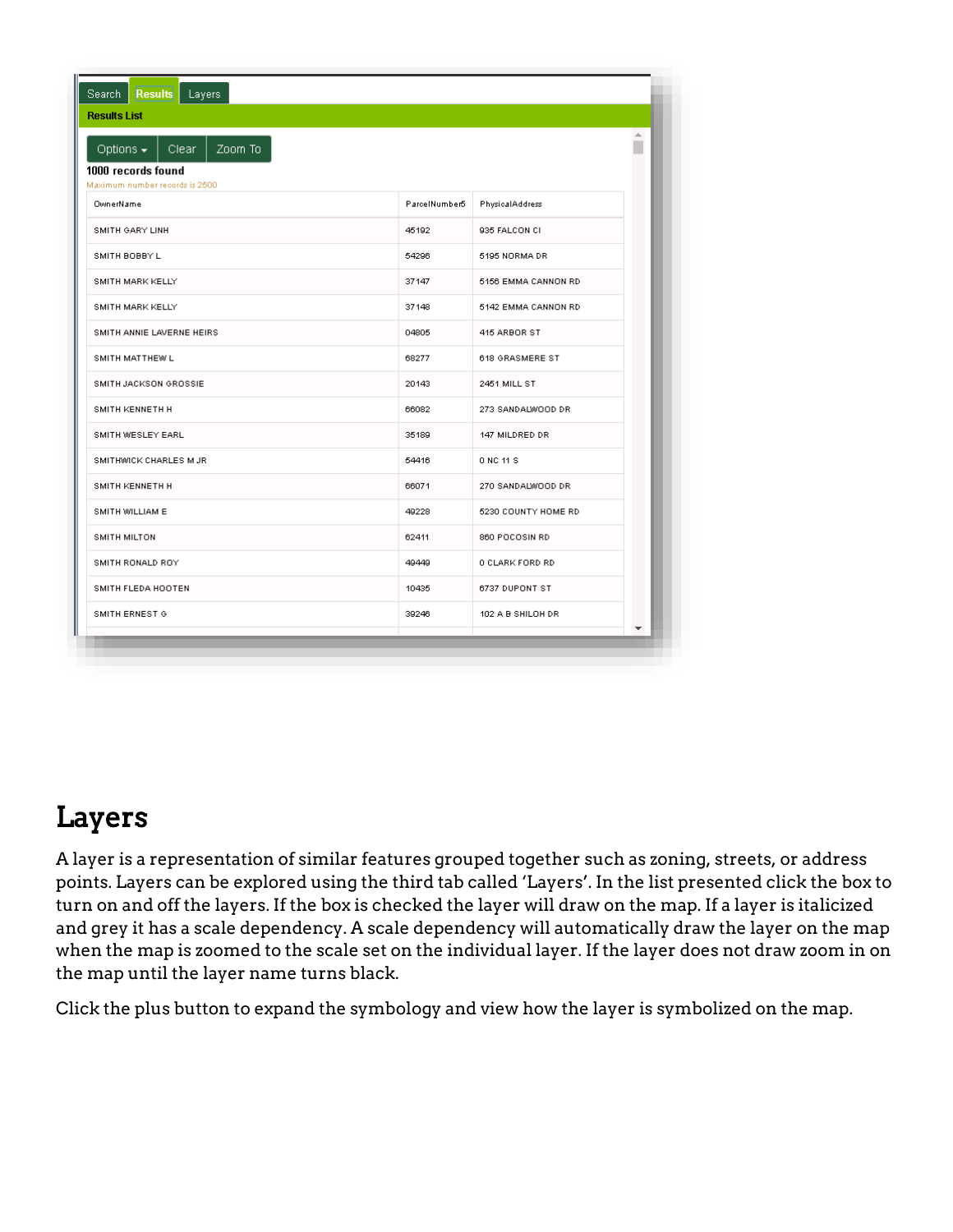

# Basemaps

A basemap is a map depicting background reference information such as landforms, roads, landmarks, and political boundaries, onto which other thematic information is placed. A basemap is used for locational reference.

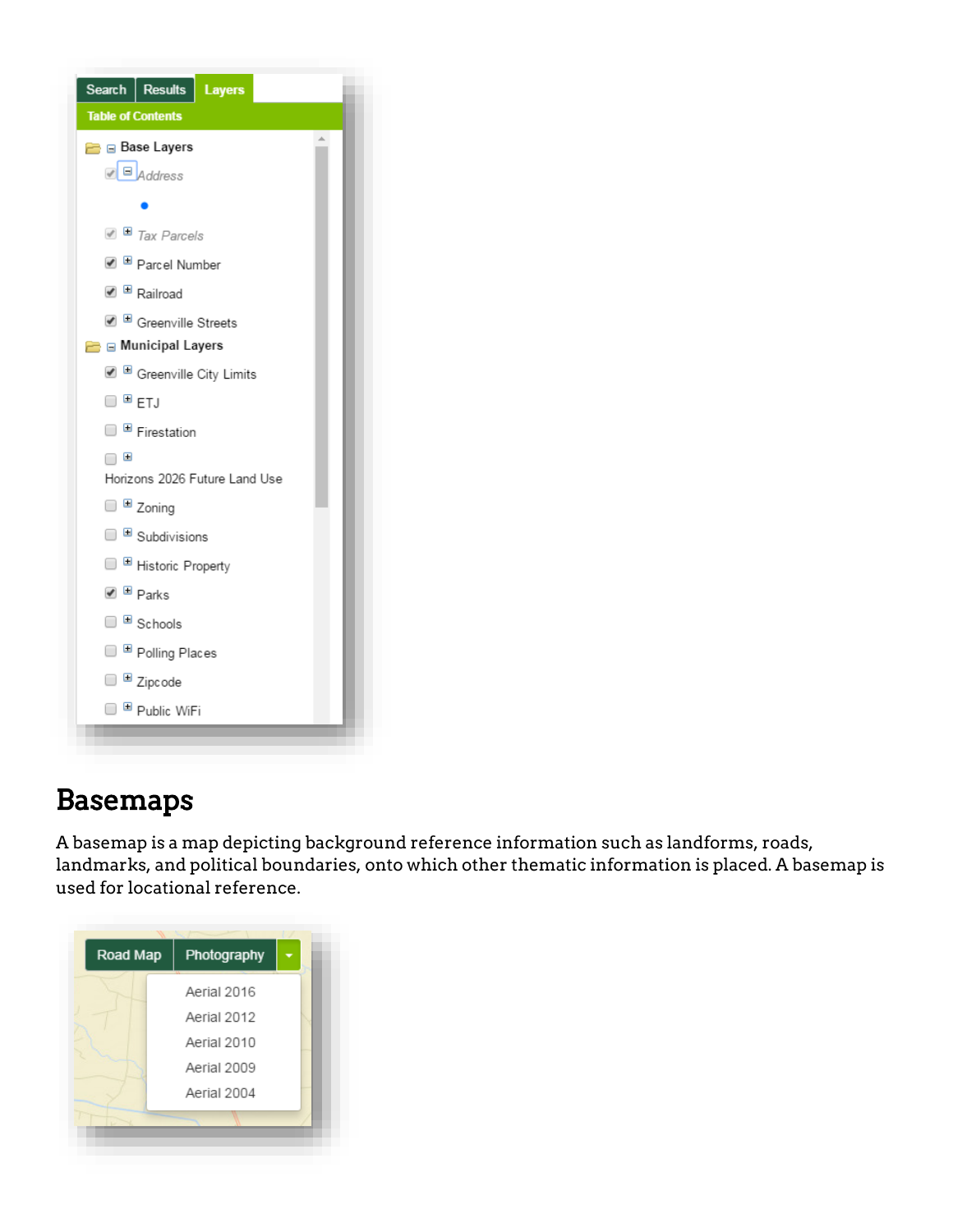'Road Map' is automatically activated and allows for a quicker loading time. Aerials are large data files and will take a few seconds to load, please wait for the aerials to load when switching between the historical aerial photos.

# Toolbars

The toolbar offers additional tools to help you navigate the map and preform analysis. Below you will find a list of the tools offered and how to use each tool.



- 1. Identify Features on the Map –click to activate tool, click on a feature to return results
- 2. Zoom to Full Extent click to activate tool which will zoom the map to the full view of the city
- 3. Open the Select Feature Toolbar click to activate tool, then use the point, line, or polygon to select multiple features and return their results in the table on the left



4. Buffer Features on the Map –click on tool to activate, enter the parameters you wish to buffer. You can selecting between feet and miles as the buffer unit.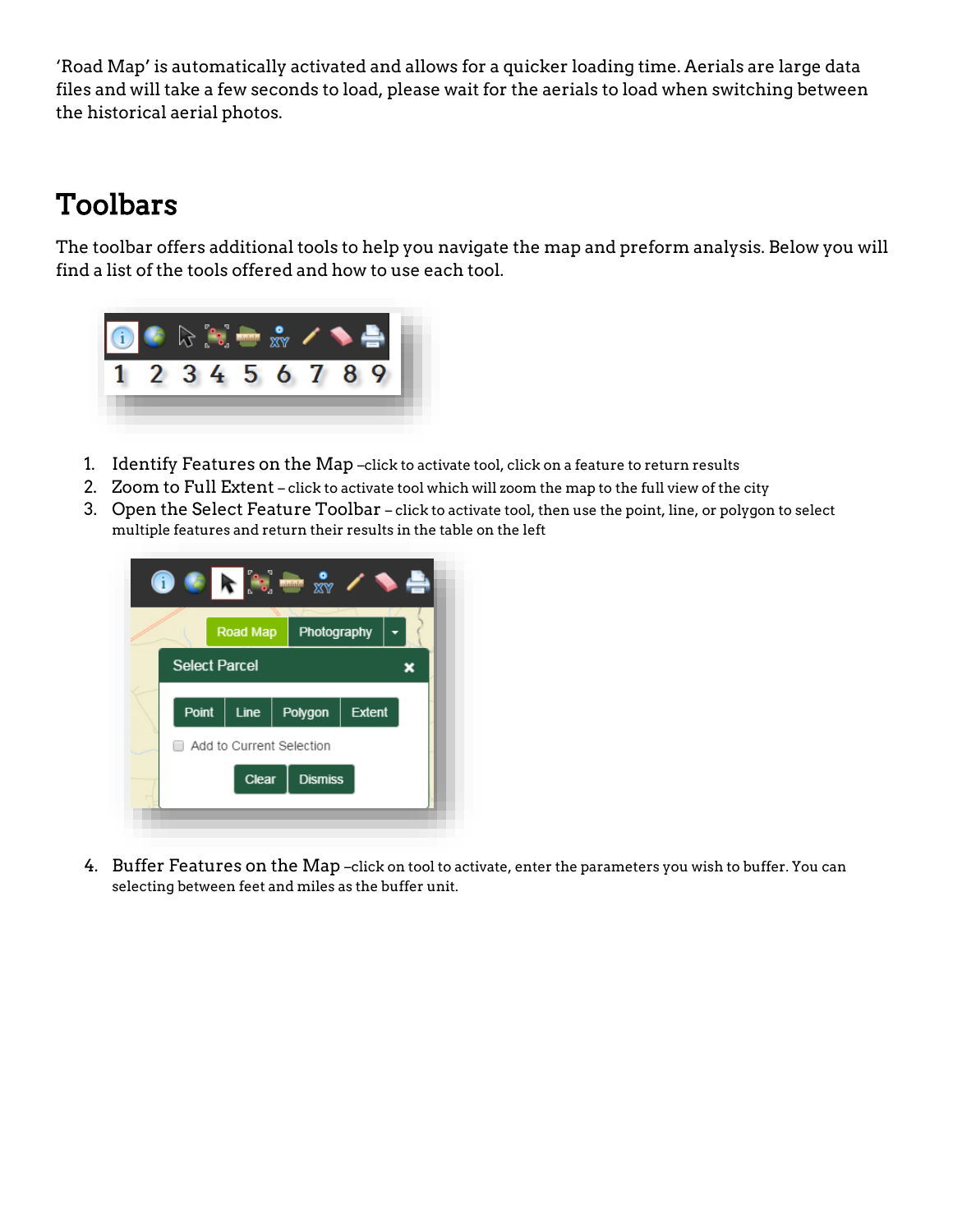| Search                                               | <b>Results</b> | Layers  |  |
|------------------------------------------------------|----------------|---------|--|
| <b>Results List</b>                                  |                |         |  |
| <b>Details</b>                                       |                |         |  |
| <b>Buffer</b>                                        |                |         |  |
| 1000<br>Select the layer you would like to<br>search |                | Zoom To |  |
| <b>Tax Parcels</b>                                   |                |         |  |
| Owner Name                                           |                |         |  |
| Parcel ID                                            |                |         |  |
| Parcel Num                                           |                |         |  |
| Deed Book & Page                                     |                |         |  |
| Book/Page                                            |                |         |  |
| Calculated Acreage                                   |                |         |  |
| min                                                  | to             | max     |  |
| Total Accessed Value<br>min                          | to             | max     |  |
| Search                                               |                | Reset   |  |
|                                                      |                |         |  |

5. Open Measure Toolbar – click to activate tool, click on the map to start measuring and double click to complete your measurement. Use the drop down menu next to Feet to select measurement units. Use the buttons to toggle between area measurements and linear measurements.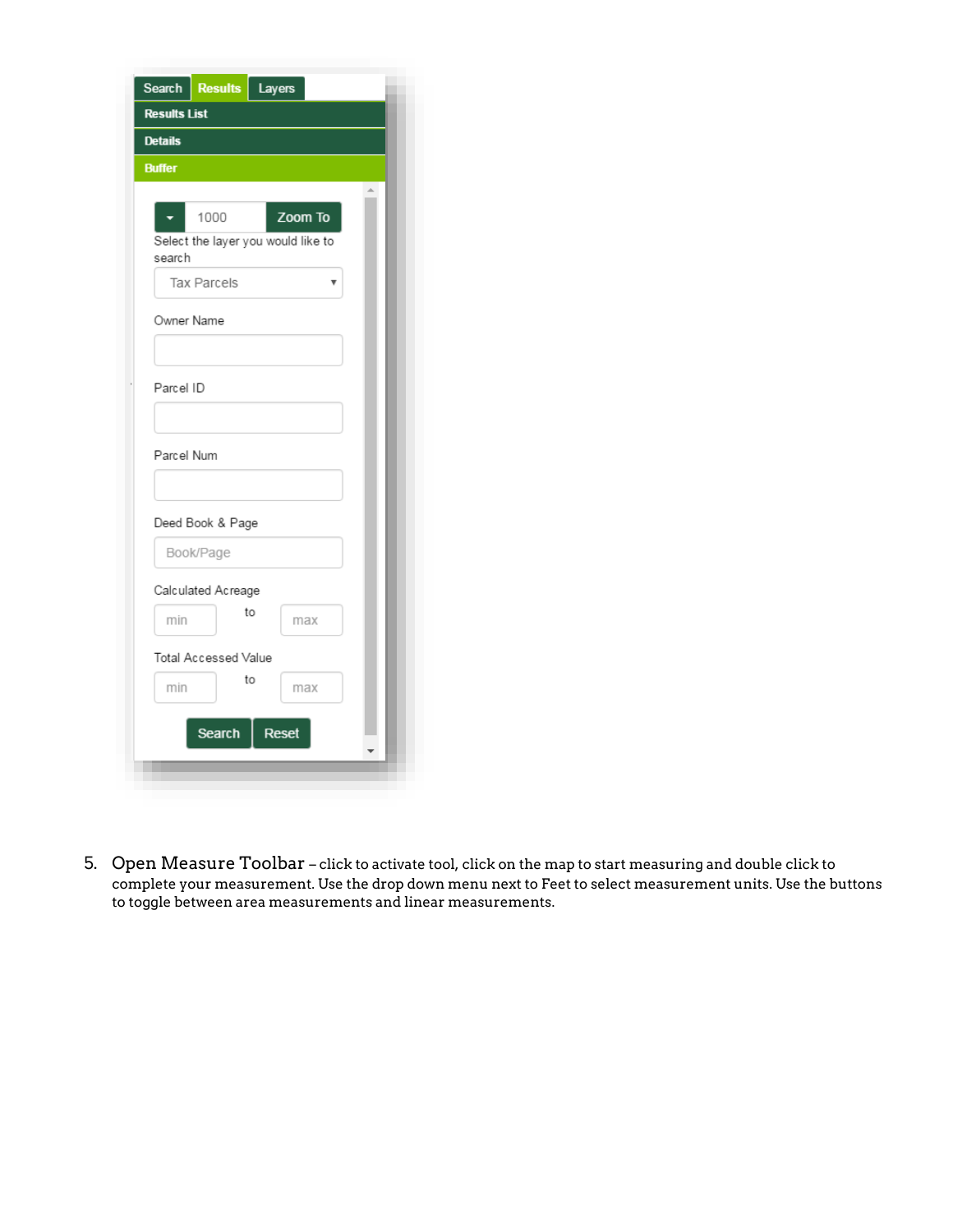

6. Zoom to Coordinates Toolbar –click to activate tool, enter any known coordinates using Latitude and Longitude, Degrees, Minutes and Seconds, or X, Y coordinates

| Road Map    | Photography                                                       |
|-------------|-------------------------------------------------------------------|
| Coordinates | ÷,                                                                |
|             | $\circledcirc$ DD $\circlearrowright$ DMS $\circlearrowright$ Map |
| Longitude:  | Longitude                                                         |
| Latitude:   | Latitude                                                          |
|             |                                                                   |

7. Activate Draw Toolbar –click to activate, choose which graphic to draw on the map. Click on the map to start drawing and double click to complete drawing

| Graphic Creation Tools                           |
|--------------------------------------------------|
| Point<br><b>Text</b><br>Line<br>Poly             |
|                                                  |
|                                                  |
| Select Graphic By: Extent                        |
|                                                  |
| <b>Dismiss</b><br><b>Clear</b><br><b>Disable</b> |
| Undo Redo                                        |
|                                                  |
|                                                  |
|                                                  |

8. Clear Map Graphics –click to clear graphics and text drawn on the map